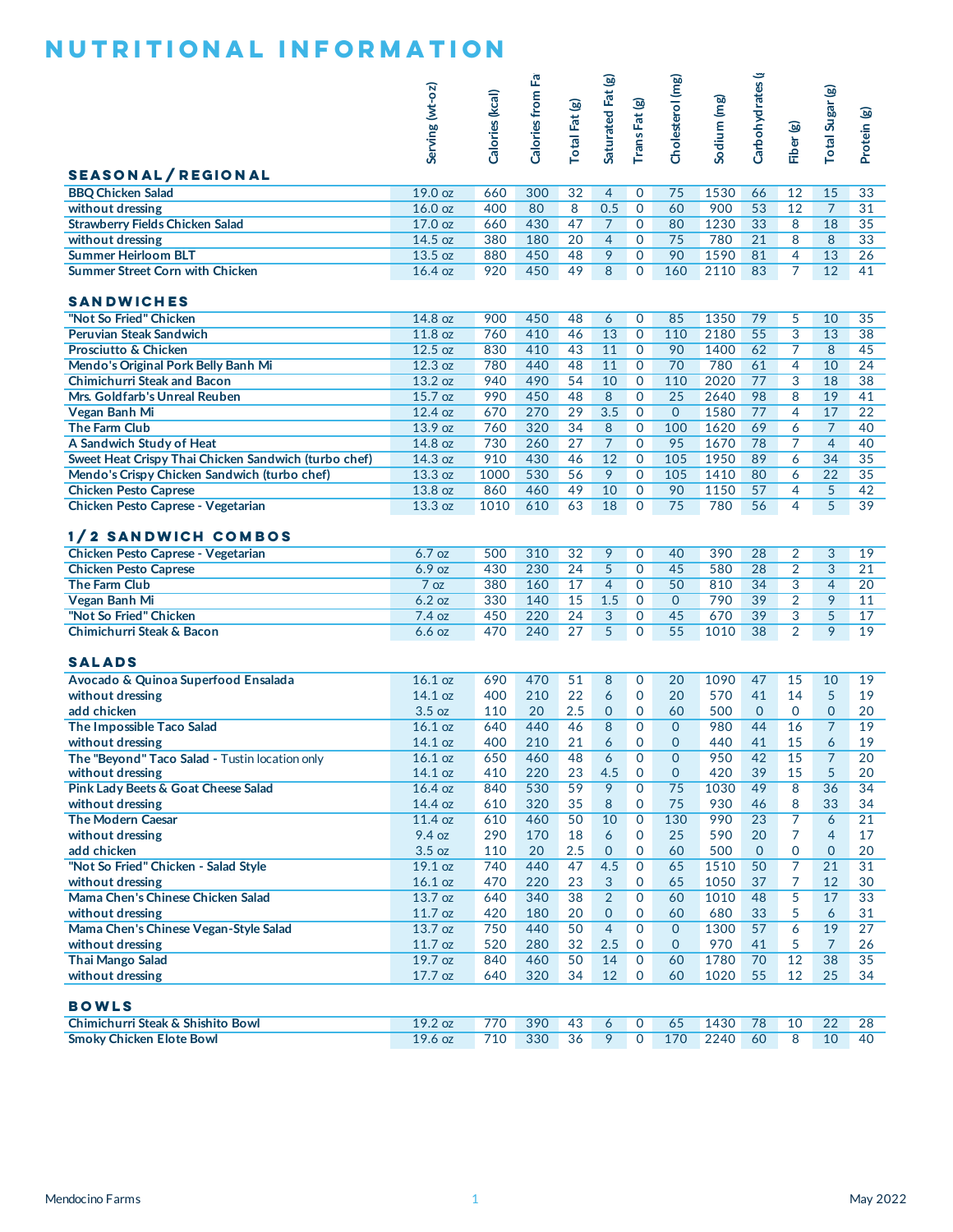|                                                                | Serving (wt-oz)           | Calories (kcal) | Calories from Fat   | Total Fat (g)      | Saturated Fat (g)                | TransFat (g)                | Cholesterol (mg)             | Sodium (mg)        | Carbohydrates (g) | Fiber (g)                        | Total Sugar (g)                  | Protein (g)                      |
|----------------------------------------------------------------|---------------------------|-----------------|---------------------|--------------------|----------------------------------|-----------------------------|------------------------------|--------------------|-------------------|----------------------------------|----------------------------------|----------------------------------|
| <b>DELI SIDES</b><br><b>Kale and Apple Salad</b>               |                           |                 |                     |                    |                                  |                             |                              |                    |                   |                                  |                                  |                                  |
| <b>Small</b>                                                   | 3.5 oz                    | 250             | 190                 | 21                 | 3.5                              | $\Omega$                    | $\overline{0}$               | 125                | 17                | 3                                | 8                                | $\mathbf{1}$                     |
| Medium                                                         | 7 oz                      | 510             | 380                 | 42                 | $\overline{7}$                   | $\mathbf{O}$                | $\overline{0}$               | 250                | 35                | 6                                | 16                               | $\overline{2}$                   |
| Large                                                          | 14 <sub>oz</sub>          | 1020            | 770                 | 85                 | 15                               | $\mathbf{O}$                | $\overline{0}$               | 500                | 69                | 11                               | 31                               | 5                                |
| <b>Curried Couscous</b>                                        |                           |                 |                     |                    |                                  |                             |                              |                    |                   |                                  |                                  |                                  |
| <b>Small</b><br>Medium                                         | 4.5 oz<br>9 <sub>oz</sub> | 290<br>580      | 180<br>360          | 18<br>36           | $\overline{0}$<br>$\mathbf{O}$   | $\Omega$<br>$\mathbf{O}$    | $\mathbf{0}$<br>$\Omega$     | 600<br>1210        | 25<br>49          | $\overline{2}$<br>$\overline{4}$ | $\overline{7}$<br>13             | $\overline{2}$<br>$\overline{4}$ |
| Large                                                          | 18 <sub>oz</sub>          | 1160            | 720                 | 72                 | $\Omega$                         | $\Omega$                    | $\Omega$                     | 2420               | 98                | 9                                | 27                               | 9                                |
| <b>Basil Pesto Pasta Shells</b>                                |                           |                 |                     |                    |                                  |                             |                              |                    |                   |                                  |                                  |                                  |
| <b>Small</b>                                                   | 3.5 oz                    | 280             | 160                 | 17                 | $\overline{4}$                   | $\Omega$                    | 15                           | 490                | 24                | 2                                | $\leq 1g$                        | 9                                |
| Medium                                                         | 7 oz                      | 560             | 310                 | 34                 | 8                                | $\mathbf{O}$                | 30                           | 990                | 49                | $\overline{4}$                   | $\overline{2}$                   | 17                               |
| Large                                                          | 14 <sub>oz</sub>          | 1130            | 620                 | 68                 | 16                               | $\mathbf{O}$                | 60                           | 1970               | 97                | $\overline{7}$                   | $\overline{4}$                   | 34                               |
| <b>Almond Romesco Shells</b>                                   |                           |                 |                     |                    |                                  |                             |                              |                    |                   |                                  |                                  |                                  |
| <b>Small</b>                                                   | 3.5 oz                    | 180             | 70                  | 8                  | $\mathbf{1}$<br>$\overline{2}$   | $\Omega$<br>$\overline{0}$  | $\mathbf{0}$<br>$\Omega$     | 330                | 22                | $\overline{2}$<br>4              | $\overline{2}$<br>$\overline{4}$ | 5                                |
| Medium                                                         | 7 oz<br>14 <sub>oz</sub>  | 350<br>700      | 140<br>290          | 16<br>31           | 3.5                              | 0                           | $<$ 5 mg                     | 660<br>1320        | 44<br>88          | 8                                | $\overline{7}$                   | 10<br>20                         |
| Large<br>Thai Watermelon and Cucumber Salad                    |                           |                 |                     |                    |                                  |                             |                              |                    |                   |                                  |                                  |                                  |
| <b>Small</b>                                                   | 3.5 oz                    | 90              | 45                  | 5                  | 0.5                              | $\mathbf 0$                 | $\overline{0}$               | 420                | 11                | $\leq 1g$                        | 8                                | $\mathbf{1}$                     |
| Medium                                                         | 7 oz                      | 180             | 90                  | 10                 | 1.5                              | $\mathbf{O}$                | $\Omega$                     | 840                | 22                | 2                                | 17                               | $\overline{2}$                   |
| Large                                                          | 14 <sub>oz</sub>          | 350             | 180                 | 20                 | 3                                | $\Omega$                    | $\Omega$                     | 1680               | 44                | 3                                | 34                               | 5                                |
| <b>Oaxacan Potato Salad</b>                                    |                           |                 |                     |                    |                                  |                             |                              |                    |                   |                                  |                                  |                                  |
| <b>Small</b>                                                   | 4.5 oz                    | 350             | 260                 | 28                 | 4.5                              | $\Omega$                    | 15                           | 540                | 23                | $\overline{2}$                   | 3                                | 4                                |
| Medium                                                         | 9 oz                      | 710             | 510                 | 57                 | 9                                | $\mathbf{O}$                | 30                           | 1080               | 45                | 4                                | 6                                | $\overline{7}$                   |
| Large                                                          | 18 <sub>oz</sub>          | 1420            | 1030                | 114                | 19                               | $\overline{0}$              | 65                           | 2170               | 91                | $\overline{7}$                   | 12                               | 14                               |
| <b>KIDS MEALS</b>                                              |                           |                 |                     |                    |                                  |                             |                              |                    |                   |                                  |                                  |                                  |
| <b>Grilled Cheddar Cheese Sandwich</b>                         | 5.4 oz                    | 610             | 360                 | 39                 | $\overline{21}$                  | $\mathbf{0}$                | 130                          | 650                | 43                | 2                                | 8                                | $\overline{22}$                  |
| <b>Peanut Butter &amp; Jelly</b>                               | 4.9 oz                    | 520             | 210                 | 23                 | 4.5                              | $\mathbf 0$                 | 40                           | 410                | 69                | $\overline{5}$                   | 24                               | 14                               |
| <b>Cheddar Cheese Quesadilla</b>                               | 4.9 oz                    | 410             | 230                 | 24                 | 11                               | $\mathbf 0$                 | 45                           | 670                | 35                | 7                                | $\mathbf{0}$                     | 16                               |
| Turkey & Cheddar Sandwich                                      | 6.1 oz                    | 540             | 270                 | 30                 | 14                               | $\mathbf{O}$                | 125                          | 740                | 43                | 2                                | 8                                | $\overline{26}$                  |
| Crispy Chicken (turbo chef)                                    | 6.0 oz                    | 320             | 130                 | 14                 | 2.5                              | $\mathbf{0}$                | 60                           | 670                | 18                | $\overline{2}$                   | 3                                | 30                               |
| <b>Organic Ketchup</b>                                         | 1.0 <sub>oz</sub>         | 35              | $\mathbf{0}$        | $\overline{0}$     | $\overline{0}$                   | $\mathbf 0$                 | $\overline{0}$               | 320                | 8                 | $\Omega$                         | $\overline{7}$                   | $\mathbf 0$                      |
| <b>Vegan Ranch Dressing</b><br><b>Apples</b>                   | 1.0 <sub>oz</sub><br>2 oz | 120<br>35       | 120<br>$\mathbf{0}$ | 13<br>$\mathbf{O}$ | $\mathbf{1}$<br>$\overline{0}$   | $\mathbf 0$<br>$\mathbf{O}$ | $\mathbf{0}$<br>$\mathbf{O}$ | 120<br>$\mathbf 0$ | < 1g<br>8         | 0<br>2                           | $\mathbf{0}$<br>5                | $\Omega$<br>$\mathbf 0$          |
| <b>Celery and Carrots</b>                                      | $2.5$ oz                  | 20              | $\mathbf{0}$        | $\mathbf{O}$       | $\overline{0}$                   | $\overline{0}$              | $\overline{0}$               | 60                 | 4                 | 2                                | $\overline{2}$                   | $\Omega$                         |
|                                                                |                           |                 |                     |                    |                                  |                             |                              |                    |                   |                                  |                                  |                                  |
| <b>DRESSINGS &amp; SAUCES</b>                                  |                           |                 |                     |                    |                                  |                             |                              |                    |                   |                                  |                                  |                                  |
| <b>Chipotle Vinaigrette</b>                                    | 2 fl oz                   | 280             | 260                 | 29                 | 2.5                              | $\mathbf 0$                 | $\mathbf 0$                  | 520                | 6                 | $\overline{5}$                   | $\overline{5}$                   | 0                                |
| <b>Citrus Vinaigrette</b>                                      | 2 fl oz                   | 220             | 210                 | 24                 | 1.5                              | $\overline{0}$              | $\overline{0}$               | 90                 | $\overline{4}$    | $\mathsf{O}$                     | $\overline{3}$                   | $\mathbf{0}$                     |
| Fresh Herb Buttermilk Ranch                                    | $2$ fl oz                 | 240             | 210                 | 24                 | 3.5                              | $\mathbf 0$                 | 20                           | 360                | 6                 | $\mathbf 0$                      | $\overline{2}$                   | $\overline{2}$                   |
| <b>Classic Caesar Dressing</b><br><b>Farmhouse Vinaigrette</b> | 2 fl oz                   | 340             | 310                 | 34                 | $\overline{4}$                   | 0                           | 110                          | 420                | 4                 | 0                                | $\overline{2}$                   | 4                                |
| <b>Greek Yogurt Poppyseed Vinaigrette</b>                      | 2 fl oz<br>$2$ fl oz      | 280<br>230      | 250<br>190          | 28<br>22           | $\overline{2}$<br>$\overline{2}$ | $\overline{0}$<br>0         | $\overline{0}$<br>5mg        | 330<br>350         | 9<br>9            | $\mathsf{O}$<br>$\mathbf 0$      | $\overline{7}$<br>8              | $\mathbf 0$<br>$\overline{2}$    |
| Jalapeno Salsa Verde                                           | 2 fl oz                   | 25              | 15                  | $\overline{2}$     | 0                                | 0                           | $\mathbf 0$                  | 170                | 3                 | < 1g                             | $\overline{2}$                   | $\mathbf{O}$                     |
| <b>Miso Mustard Sesame Dressing</b>                            | 2 fl oz                   | 230             | 160                 | 18                 | 1.5                              | $\overline{0}$              | $\overline{0}$               | 330                | 15                | $\overline{0}$                   | 12                               | $\mathbf{1}$                     |
| <b>Mustard Pickle Remoulade</b>                                | $2$ fl oz                 | 120             | 90                  | 10                 | $\overline{2}$                   | $\mathbf 0$                 | $\overline{5}$               | 230                | 6                 | $\mathbf 0$                      | 5                                | $\mathbf{O}$                     |
| Sriracha Mayonnaise                                            | 2 fl oz                   | 330             | 310                 | 35                 | 4.5                              | 0                           | 30                           | 490                | 4                 | 0                                | 3                                | $\mathbf{O}$                     |
| <b>Tangy BBQ Sauce</b>                                         | 2 fl oz                   | 50              | $\overline{0}$      | $\overline{0}$     | $\overline{0}$                   | $\overline{0}$              | $\overline{0}$               | 540                | 13                | $\overline{0}$                   | 12                               | $\overline{5}$                   |
|                                                                | $2$ fl oz                 | 200             | 140                 | 16                 | 1.5                              | $\mathbf 0$                 | $\mathbf{0}$                 | 750                | 15                | $\overline{4}$                   | 14                               | $\mathbf{1}$                     |
| <b>Thai Almond Dressing</b>                                    |                           | 240             | 230                 | 25                 | $\overline{2}$                   | 0                           | $\overline{0}$               | 540                | 3                 | 0                                | $\overline{2}$                   | 0                                |
| <b>Vegan Chipotle Ranch</b><br><b>Vegan Ranch</b>              | 2 fl oz<br>2 fl oz        | 250             | 240                 | 26                 | $\overline{2}$                   | $\overline{0}$              | $\overline{0}$               | 240                | $\overline{2}$    | $\mathbf{O}$                     | $\overline{0}$                   | $\overline{0}$                   |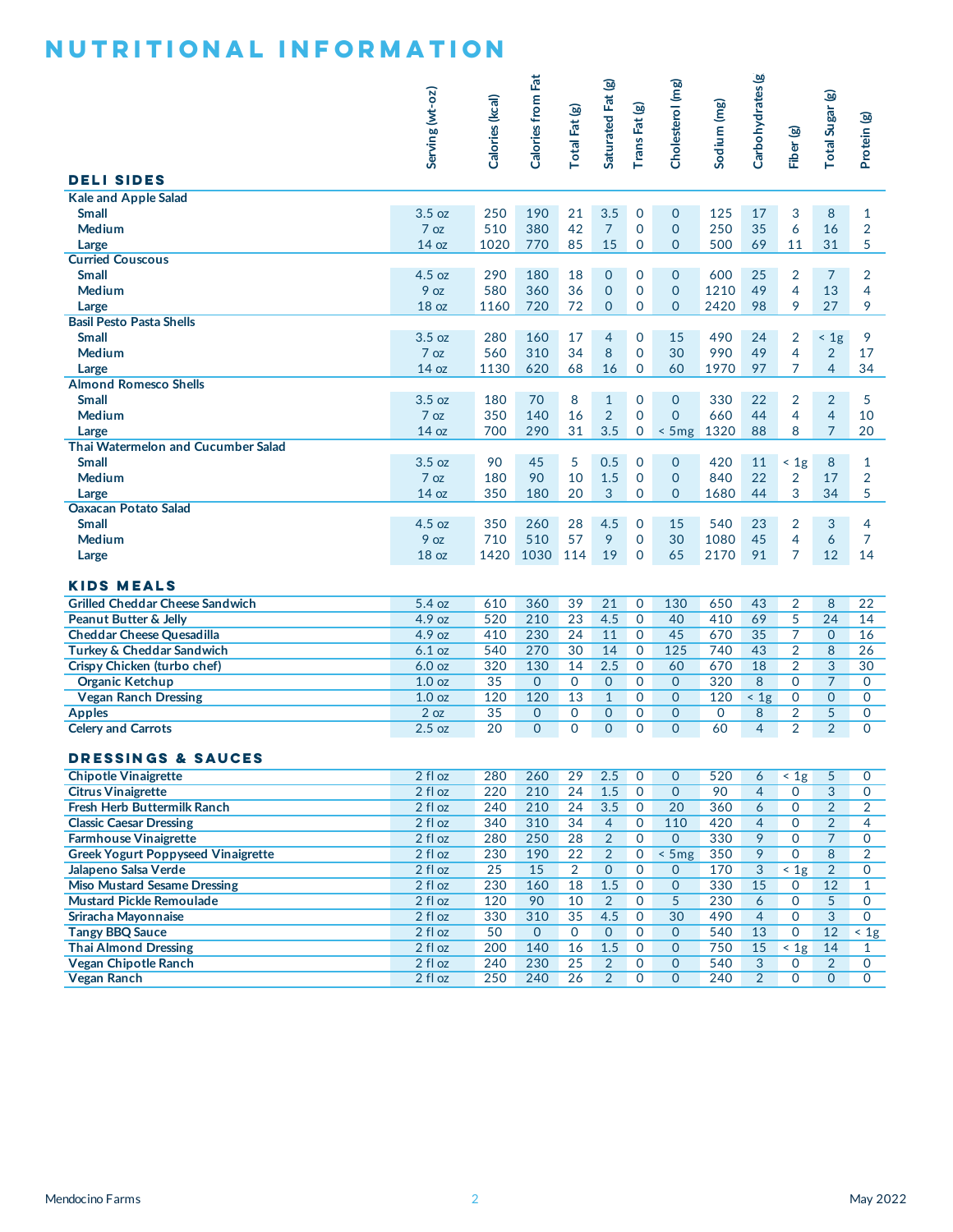|                                                                      | Serving (wt-oz)           | Calories (kcal) | Calories from Fat                | Total Fat (g)               | Saturated Fat (g)                | TransFat (g)                 | Cholesterol (mg)                 | Sodium (mg)                   | Carbohydrates (g)     | Fiber (g)                        | Total Sugar (g)              | Protein (g)                  |
|----------------------------------------------------------------------|---------------------------|-----------------|----------------------------------|-----------------------------|----------------------------------|------------------------------|----------------------------------|-------------------------------|-----------------------|----------------------------------|------------------------------|------------------------------|
| <b>BREADS</b>                                                        |                           |                 |                                  |                             |                                  |                              |                                  |                               |                       |                                  |                              |                              |
| Ciabatta<br><b>Gluten Free Bread</b>                                 | 3.7 oz<br>5.3 oz          | 260<br>420      | $\overline{35}$<br>170           | 3.5<br>18                   | 0.5<br>2                         | $\mathbf{O}$<br>$\mathbf{0}$ | $\overline{0}$<br>$\mathbf{O}$   | 160<br>920                    | 47<br>62              | $\overline{2}$<br>6              | $\mathbf{0}$<br>8            | 7<br>6                       |
| Mom's Seeded Whole Wheat                                             | 4.1 oz                    | 320             | 60                               | 6                           | $\overline{2}$                   | $\mathbf 0$                  | 10                               | 400                           | 58                    | $\overline{2}$                   | $\overline{4}$               | 8                            |
| <b>Potato Brioche Hoagie</b>                                         | 2.5 oz                    | 240             | 60                               | 6                           | $\mathbf{1}$                     | $\mathbf{O}$                 | $\overline{35}$                  | 500                           | $\overline{38}$       | $\overline{2}$                   | 3                            | 8                            |
| <b>Rustic White</b>                                                  | 4.4 oz                    | 320             | $\Omega$                         | $\Omega$                    | $\overline{0}$                   | $\mathbf{O}$                 | $\mathbf{0}$                     | 560                           | 66                    | $\overline{2}$                   | $\mathbf{0}$                 | 10                           |
| <b>Sesame Brioche</b>                                                | $2.5$ oz                  | 280             | 80                               | 8                           | $\overline{2}$                   | $\mathbf{O}$                 | 40                               | 250                           | 43                    | $\overline{2}$                   | 8                            | 8                            |
| <b>Sesame Roll</b><br><b>Soft Roll</b>                               | 4.0 oz<br>4.5 oz          | 300<br>340      | 45<br>40                         | 5<br>4.5                    | 0.5<br>$\overline{0}$            | $\mathbf{O}$<br>$\mathbf 0$  | $\overline{0}$<br>$\mathbf{0}$   | 640<br>770                    | 54<br>65              | $\overline{2}$<br>$\overline{2}$ | $\mathbf{1}$<br>$\mathbf{1}$ | 8<br>9                       |
| <b>Walnut Cranberry Bread</b>                                        | 3.8 oz                    | 340             | 110                              | 12                          | $\mathbf{1}$                     | $\mathbf{O}$                 | $\overline{0}$                   | 440                           | 54                    | 4                                | 18                           | 8                            |
| <b>White Rye</b>                                                     | 4.2 oz                    | 280             | 10                               | 1.5                         | $\overline{0}$                   | $\mathbf{O}$                 | $\overline{0}$                   | 820                           | 60                    | $\overline{4}$                   | $\mathbf{0}$                 | 10                           |
| <b>Whole Wheat Tortilla</b>                                          | 3.3 oz                    | 230             | 80                               | $\overline{8}$              | 3                                | $\mathbf{O}$                 | $\mathbf{O}$                     | 400                           | 35                    | $\overline{7}$                   | $\mathbf{0}$                 | $\overline{5}$               |
| <b>SOUPS</b>                                                         |                           |                 |                                  |                             |                                  |                              |                                  |                               |                       |                                  |                              |                              |
| <b>Chicken Tortilla Soup cup</b>                                     | 6 <sub>oz</sub>           | 120             | 40                               | 4                           | $\overline{0}$                   | $\mathbf 0$                  | 20                               | 740                           | 13                    | 2                                | 3                            | 8                            |
| <b>Chicken Tortilla Soup bowl</b>                                    | 12 oz                     | 250             | 80                               | 8                           | $\mathbf{1}$                     | $\mathbf{O}$                 | 40                               | 1480                          | 27                    | $\overline{4}$                   | $\overline{7}$               | 17                           |
| <b>Creamy Corn Chowder cup</b>                                       | 6 <sub>oz</sub>           | 180             | 110                              | 13                          | $\overline{7}$                   | $\mathbf{O}$                 | $\overline{35}$                  | 460                           | 18                    | $\overline{2}$                   | 5                            | 3                            |
| <b>Creamy Corn Chowder bowl</b>                                      | 12 oz                     | 370<br>100      | 230<br>35                        | $\overline{25}$<br>3.5      | 14<br>$\overline{0}$             | $\mathbf 0$<br>$\mathbf{O}$  | 75<br>$\mathbf{O}$               | 930<br>530                    | 35<br>13              | 5<br>4                           | 11<br>5                      | 6<br>5                       |
| Vegan Chili cup<br><b>Vegan Chili bowl</b>                           | 6 <sub>oz</sub><br>12 oz  | 190             | 70                               | $\overline{7}$              | $\mathbf{1}$                     | 0                            | $\Omega$                         | 1060                          | 26                    | 8                                | 10                           | 9                            |
| <b>BEVERAGES</b>                                                     |                           |                 |                                  |                             |                                  |                              |                                  |                               |                       |                                  |                              |                              |
| <b>Puck's - Diet Black Cherry small</b>                              | $12f$ l oz                | 0               | $\overline{0}$                   | $\mathbf 0$                 | $\overline{0}$                   | $\mathbf 0$                  | $\overline{0}$                   | $\mathbf 0$                   | $\mathbf{O}$          | $\mathbf 0$                      | $\mathbf{0}$                 | $\mathbf 0$                  |
| Puck's - Diet Black Cherry large                                     | 20 fl oz                  | $\Omega$        | $\Omega$                         | 0                           | $\overline{0}$                   | $\mathbf{O}$                 | $\overline{0}$                   | $\mathbf 0$                   | $\overline{0}$        | 0                                | $\mathbf{0}$                 | $\mathbf{O}$                 |
| <b>Puck's - Black Cherry small</b>                                   | 12 fl oz                  | 160             | $\overline{0}$                   | $\Omega$                    | $\mathbf{O}$                     | $\mathbf{O}$                 | $\overline{0}$                   | $\mathbf 0$                   | 39                    | $\Omega$                         | 39                           | $\mathbf 0$                  |
| Puck's - Black Cherry large                                          | 20 fl oz                  | 260             | $\overline{0}$                   | 0                           | $\mathbf{0}$                     | $\mathbf{O}$                 | $\overline{0}$                   | $\mathbf 0$                   | 65                    | $\Omega$                         | 65                           | $\mathbf{O}$                 |
| Puck's - Vanilla Cream small                                         | 12 fl oz                  | 150             | $\Omega$                         | $\Omega$                    | $\Omega$                         | $\Omega$                     | $\overline{0}$                   | $\mathbf 0$                   | $\overline{37}$       | $\Omega$                         | $\overline{37}$              | $\overline{0}$               |
| Puck's - Vanilla Cream large                                         | 20 fl oz                  | 250             | $\overline{0}$                   | 0                           | $\mathbf{O}$                     | 0                            | $\overline{0}$                   | 0                             | 62                    | 0                                | 62                           | 0                            |
| <b>Puck's - Root Beer small</b>                                      | 12 fl oz                  | 160             | $\overline{0}$                   | $\overline{0}$              | $\Omega$                         | $\overline{0}$               | $\overline{0}$                   | $\overline{0}$                | 39                    | $\overline{0}$                   | 39                           | $\overline{0}$               |
| <b>Puck's - Root Beer large</b><br>Puck's - Mandarin Orange small    | 20 fl oz<br>12 fl oz      | 260<br>160      | $\overline{0}$<br>$\overline{0}$ | $\Omega$<br>$\Omega$        | $\mathbf{O}$<br>$\Omega$         | $\mathbf{O}$<br>$\mathbf{O}$ | $\overline{0}$<br>$\overline{0}$ | $\mathbf 0$<br>$\mathbf 0$    | 65<br>39              | 0<br>$\Omega$                    | 65<br>39                     | $\mathbf 0$<br>$\Omega$      |
| Puck's - Mandarin Orange large                                       | 20 fl oz                  | 260             | $\Omega$                         | 0                           | $\mathbf{0}$                     | $\mathbf{O}$                 | $\overline{0}$                   | $\mathbf 0$                   | 65                    | $\Omega$                         | 65                           | $\mathbf 0$                  |
| Puck's - Lemon Lime small                                            | 12 fl oz                  | 140             | $\Omega$                         | $\Omega$                    | $\Omega$                         | $\Omega$                     | $\overline{0}$                   | $\mathbf 0$                   | $\overline{35}$       | $\Omega$                         | $\overline{35}$              | $\overline{0}$               |
| Puck's - Lemon Lime large                                            | 20 fl oz                  | 230             | $\overline{0}$                   | 0                           | $\mathbf{O}$                     | $\mathbf{O}$                 | $\overline{0}$                   | $\mathbf 0$                   | 58                    | 0                                | 58                           | 0                            |
| <b>Puck's - Diet Cola small</b>                                      | 12 fl oz                  | $\Omega$        | $\overline{0}$                   | $\overline{0}$              | $\Omega$                         | $\overline{0}$               | $\overline{0}$                   | $\overline{0}$                | $\overline{0}$        | $\Omega$                         | $\overline{0}$               | $\Omega$                     |
| <b>Puck's - Diet Cola large</b>                                      | 20 fl oz                  | $\mathbf{O}$    | $\Omega$                         | $\Omega$                    | $\Omega$                         | 0                            | $\mathbf{O}$                     | $\Omega$                      | $\overline{0}$        | $\Omega$                         | $\mathbf{0}$                 | $\mathbf 0$                  |
| <b>Puck's - Cola small</b><br>Puck's - Cola large                    | 12 fl oz<br>20 fl oz      | 150<br>250      | $\overline{0}$<br>$\overline{0}$ | $\overline{0}$<br>$\Omega$  | $\Omega$<br>$\Omega$             | $\mathbf{O}$<br>$\Omega$     | $\overline{0}$<br>$\Omega$       | $\mathbf 0$<br>$\overline{0}$ | $\overline{37}$<br>62 | $\Omega$<br>$\Omega$             | $\overline{37}$<br>62        | $\Omega$<br>$\Omega$         |
| <b>Iced Tea small</b>                                                | 12 fl oz                  | 5               | $\mathbf 0$                      | 0                           | $\mathbf 0$                      | 0                            | $\mathbf 0$                      | 10                            | 1                     | 0                                | $\mathbf 0$                  | 0                            |
| <b>Iced Tea large</b>                                                | 20 fl oz                  | 5               | $\overline{0}$                   | $\mathbf 0$                 | $\mathbf{0}$                     | $\mathbf{O}$                 | $\overline{0}$                   | 20                            | $\overline{2}$        | 0                                | $\mathbf 0$                  | $\mathbf{O}$                 |
| Lemonade - small                                                     | 12 fl oz                  | 170             | $\Omega$                         | $\Omega$                    | $\Omega$                         | $\Omega$                     | $\overline{0}$                   | 20                            | 44                    | $\Omega$                         | 39                           | $\Omega$                     |
| Lemonade - large                                                     | 20 fl oz                  | 290             | $\mathbf{0}$                     | 0                           | $\overline{0}$                   | $\mathbf{0}$                 | $\overline{0}$                   | 35                            | 74                    | 0                                | 65                           | 0                            |
| <b>Organic Valley Milk</b>                                           | $6.75$ fl oz              | 90              | 20                               | $\overline{2}$              | 1.5                              | $\mathbf{O}$                 | 10                               | 105                           | 10                    | $\Omega$                         | 10                           | $\overline{7}$               |
| <b>AGUA FRESCAS</b><br>Lemonade - small                              | 12 oz                     | 200             | $\mathbf 0$                      | $\mathbf 0$                 | $\overline{0}$                   | $\mathbf 0$                  | $\mathbf{0}$                     | 20                            | 51                    | $\mathbf{0}$                     | 44                           | $\mathbf{0}$                 |
| Lemonade - large                                                     | 20 <sub>oz</sub>          | 330             | $\mathbf{O}$                     | $\mathbf 0$                 | $\mathbf{O}$                     | $\mathbf 0$                  | $\mathbf{O}$                     | 35                            | 85                    | 0                                | 74                           | $\mathbf 0$                  |
| Beet Ginger Lemonade- small                                          | 12 oz                     | 200             | $\mathbf{O}$                     | $\mathbf{O}$                | $\overline{0}$                   | $\overline{O}$               | $\overline{0}$                   | 30                            | 51                    | $\mathbf{O}$                     | 43                           | $\mathbf{O}$                 |
| Beet Ginger Lemonade - large                                         | 20 <sub>oz</sub>          | 340             | 5 <sup>5</sup>                   | $\mathbf 0$                 | $\overline{0}$                   | $\mathbf{0}$                 | $\mathbf{0}$                     | 50                            | 85                    | $\mathbf{0}$                     | 72                           | 0                            |
| Rose Lemonade- small                                                 | 12 oz                     | 190             | $\mathbf{0}$                     | $\mathbf{O}$                | $\overline{0}$                   | $\mathbf{O}$                 | $\overline{0}$                   | 20                            | 48                    | $\Omega$                         | 42                           | $\mathbf 0$                  |
| Rose Lemonade - large                                                | 20 <sub>oz</sub>          | 320             | $\mathbf{0}$                     | 0                           | $\overline{0}$                   | 0                            | $\mathbf{0}$                     | 35                            | 81                    | $\mathbf{0}$                     | 71                           | $\mathbf{0}$                 |
| <b>Spiced Apple Lemonade- small</b><br>Spiced Apple Lemonade - large | 12 oz<br>20 <sub>oz</sub> | 180<br>300      | $\overline{5}$<br>5              | $\mathbf{O}$<br>0.5         | $\overline{0}$<br>$\mathbf{0}$   | $\mathbf{0}$<br>0            | $\overline{0}$<br>$\mathbf 0$    | 15<br>25                      | 45<br>75              | $\mathbf{O}$<br>< 1g             | 37<br>62                     | $\overline{0}$<br>< 1g       |
| <b>Strawberry Lemonade- small</b>                                    | 12 oz                     | 210             | 5                                | 0.5                         | $\overline{0}$                   | $\overline{O}$               | $\overline{0}$                   | 20                            | 52                    | $\Omega$                         | 45                           | $\Omega$                     |
| Strawberry Lemonade - large                                          | 20 <sub>oz</sub>          | 340             | 5                                | 1                           | $\mathbf{0}$                     | $\mathbf 0$                  | $\mathbf{0}$                     | 35                            | 87                    | $\leq 1g$                        | 75                           | $\leq 1g$                    |
| Thai Lemonade- small                                                 | 12 oz                     | 220             | 5 <sup>5</sup>                   | 0.5                         | $\overline{0}$                   | $\overline{0}$               | $\overline{O}$                   | 20                            | 54                    | $\mathbf{O}$                     | 44                           | < 1g                         |
| Thai Lemonade - large                                                | 20 <sub>oz</sub>          | 370             | 10                               | $\mathbf{1}$                | $\overline{0}$                   | 0                            | $\mathbf{0}$                     | 35                            | 91                    | 0                                | 74                           | $\leq 1g$                    |
| Cucumber Agua Fresca- small                                          | 12 oz                     | 90              | $\mathbf{0}$                     | $\mathbf{O}$                | $\overline{0}$                   | $\mathbf{0}$                 | $\overline{0}$                   | 15                            | $\overline{23}$       | $\mathbf 0$                      | 19                           | $\leq 1g$                    |
| Cucumber Agua Fresca - large<br><b>Get Your Greens- small</b>        | 20 <sub>oz</sub><br>12 oz | 160<br>90       | 5<br>$\Omega$                    | $\mathbf 0$<br>$\mathbf{O}$ | $\overline{0}$<br>$\overline{0}$ | $\mathbf{0}$<br>$\Omega$     | $\mathbf{0}$<br>$\Omega$         | 20<br>35                      | 39<br>$\overline{22}$ | < 1g<br>$\Omega$                 | 31<br>17                     | $\mathbf{1}$<br>$\mathbf{1}$ |
| <b>Get Your Greens - large</b>                                       | 20 <sub>oz</sub>          | 150             | 5 <sup>5</sup>                   | $\Omega$                    | $\overline{0}$                   | $\mathbf{O}$                 | $\overline{0}$                   | 60                            | 37                    | $\leq 1g$                        | 28                           | 2                            |
|                                                                      |                           |                 |                                  |                             |                                  |                              |                                  |                               |                       |                                  |                              |                              |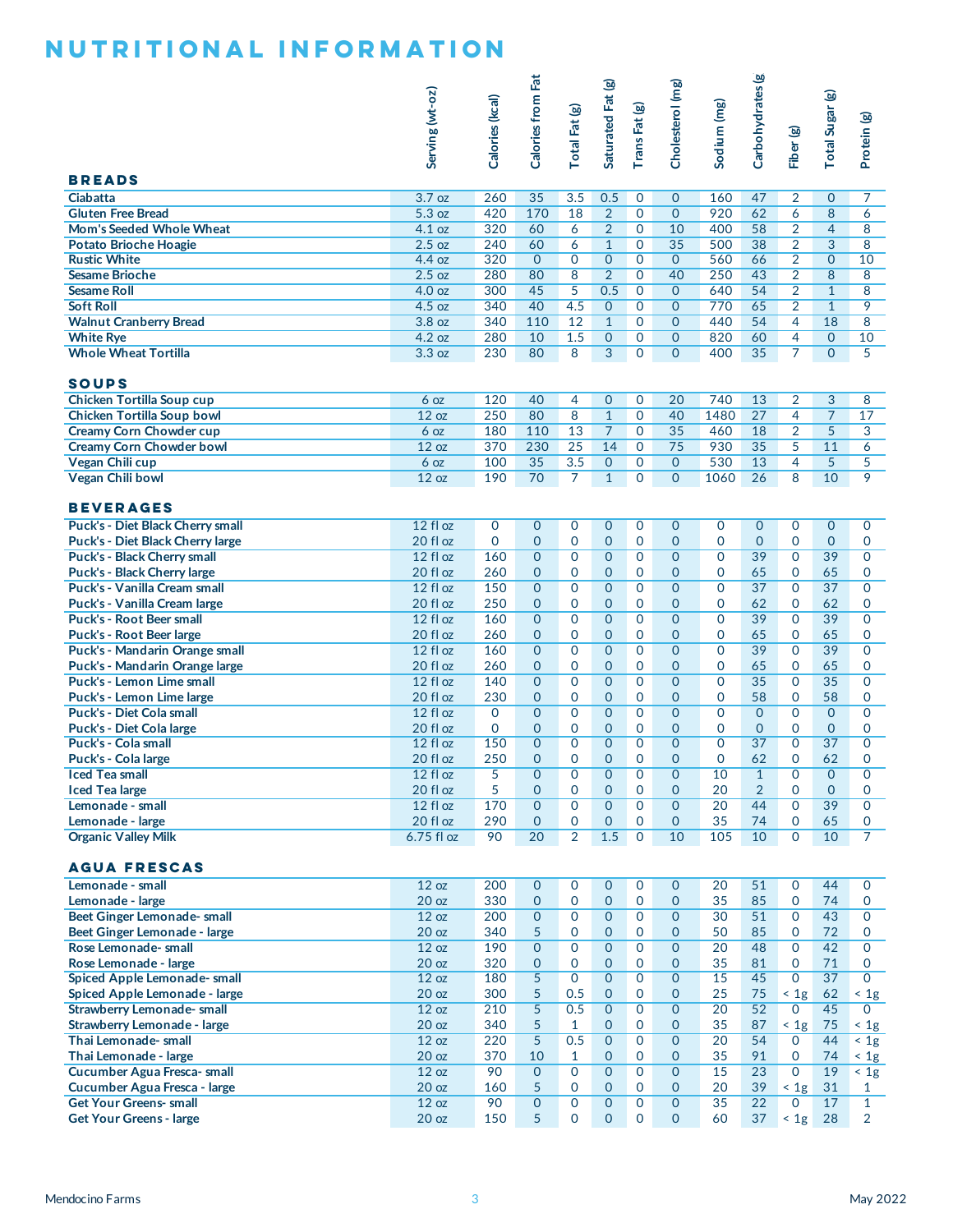|                                                                                           | Serving (wt-oz)    | Calories (kcal) | Calories from Fat            | Total Fat (g)                | Saturated Fat (g)                | TransFat (g)                     | Cholesterol (mg)                 | Sodium (mg)    | Carbohydrates (g)                | Fiber (g)                    | Total Sugar (g)                           | Protein (g)                      |
|-------------------------------------------------------------------------------------------|--------------------|-----------------|------------------------------|------------------------------|----------------------------------|----------------------------------|----------------------------------|----------------|----------------------------------|------------------------------|-------------------------------------------|----------------------------------|
| <b>WINES</b>                                                                              |                    |                 |                              |                              |                                  |                                  |                                  |                |                                  |                              |                                           |                                  |
| <b>WHITE</b><br><b>SPELLBOUND Chardonnay</b><br><b>RED</b>                                | 6 fl oz            | 130             | $\mathbf{0}$                 | $\mathbf 0$                  | $\mathbf{0}$                     | 0                                | $\mathbf{0}$                     | 10             | $\overline{4}$                   | 0                            | $\overline{2}$                            | $\mathbf{0}$                     |
| <b>SPELLBOUND Cabernet</b>                                                                | 6 fl oz            | 140             | $\overline{0}$               | 0                            | $\overline{0}$                   | $\mathbf{0}$                     | $\overline{0}$                   | $\mathbf 0$    | 5                                | $\mathbf{O}$                 | $\mathbf{0}$                              | $\mathbf{O}$                     |
| <b>NOTES Pinot Noir</b>                                                                   | 6 fl oz            | 140             | $\overline{0}$               | $\overline{0}$               | $\overline{0}$                   | $\overline{0}$                   | $\overline{0}$                   | $\overline{0}$ | $\overline{4}$                   | $\mathbf{O}$                 | $\overline{0}$                            | $\overline{0}$                   |
| <b>MATCHBOOK Rose</b><br><b>TINTO REY Rose</b>                                            | 6 fl oz<br>6 fl oz | 130<br>130      | $\mathbf{O}$<br>$\mathbf{0}$ | $\mathbf{O}$<br>$\mathbf{O}$ | $\overline{0}$<br>$\overline{0}$ | $\overline{0}$<br>$\overline{0}$ | $\overline{0}$<br>$\overline{0}$ | 10<br>10       | $\overline{2}$<br>$\overline{2}$ | $\mathbf{O}$<br>$\mathbf 0$  | $\mathbf{0}$                              | $\mathbf{O}$<br>$\mathbf{O}$     |
| <b>TINTO REY Tempranillo</b>                                                              | 6 fl oz            | 150             | $\mathbf{0}$                 | $\mathbf{O}$                 | $\overline{0}$                   | $\overline{0}$                   | $\overline{0}$                   | 10             | 5                                | $\mathbf{O}$                 | $\mathbf{0}$<br>$\mathbf{1}$              | $\overline{0}$                   |
| <b>BEERS</b><br><b>SO CAL</b>                                                             |                    |                 |                              |                              |                                  |                                  |                                  |                |                                  |                              |                                           |                                  |
| <b>MADEWEST Standard Blonde Ale</b>                                                       | 12 oz              | 210             | $\mathbf{O}$                 | $\mathbf 0$                  | $\overline{0}$                   | $\mathbf 0$                      | $\mathbf{0}$                     | 20             | 18                               | 0                            | $\mathbf{1}$                              | $\overline{2}$                   |
| MIKKELLER Windy Hill Hazy IPA                                                             | 12 oz              | 220             | $\overline{0}$               | $\mathbf{O}$                 | $\overline{0}$                   | $\overline{0}$                   | $\overline{0}$                   | 20             | 13                               | $\overline{0}$               | $\mathbf{1}$                              | $\overline{2}$                   |
| <b>MODERN TIMES Ice Pilsner</b>                                                           | 12 oz              | 160             | $\mathbf{0}$                 | $\mathbf 0$                  | $\overline{0}$                   | $\mathbf 0$                      | $\mathbf 0$                      | 20             | 15                               | $\mathbf{O}$                 | $\mathbf{1}$                              | $\mathbf{1}$                     |
| <b>MOTHER EARTH Boo Koo IPA</b>                                                           | 12 oz              | 210             | $\mathbf{O}$                 | $\mathbf{O}$                 | $\overline{O}$                   | $\mathbf 0$                      | $\mathbf{0}$                     | 20             | 12                               | $\mathbf{O}$                 | $\mathbf{1}$                              | $\overline{2}$                   |
| <b>PIZZA PORT Chronic Ale Amber</b>                                                       | 12 oz              | 170             | $\mathbf{0}$                 | $\mathbf{O}$                 | $\overline{0}$                   | $\mathbf{O}$                     | $\mathbf{0}$                     | 20             | 12                               | $\mathbf{O}$                 | $\overline{1}$                            | $\mathbf{1}$                     |
| <b>PIZZA PORT Shark Bite Red Ale</b>                                                      | 12 oz              | 220             | $\mathbf{O}$                 | $\mathbf{O}$                 | $\overline{0}$                   | $\mathbf{0}$                     | $\mathbf 0$                      | 20             | 18                               | $\mathbf 0$                  | < 1g                                      | $\overline{2}$                   |
| <b>SMOG CITY IPA</b>                                                                      | 12 oz              | 230             | $\mathbf{O}$                 | $\Omega$                     | $\Omega$                         | $\Omega$                         | $\overline{0}$                   | 20             | 13                               | $\Omega$                     | $\mathbf{1}$                              | $\overline{2}$                   |
| <b>STONE Dayfall Belgian White</b><br><b>THREE WEAVERS Cloud City Hazy IPA</b>            | 12 oz<br>12 oz     | 210<br>210      | $\mathbf{0}$<br>$\mathbf{O}$ | $\mathbf{O}$<br>$\mathbf{O}$ | $\overline{0}$<br>$\overline{0}$ | $\mathbf{O}$<br>$\mathbf 0$      | $\mathbf{O}$<br>$\overline{0}$   | 20<br>20       | 18<br>12                         | $\mathbf{O}$<br>$\mathbf{O}$ | $\mathbf{1}$<br>$\mathbf{1}$              | $\overline{2}$<br>$\overline{2}$ |
| <b>NOR CAL</b>                                                                            |                    |                 |                              |                              |                                  |                                  |                                  |                |                                  |                              |                                           |                                  |
| 21ST AMENDMENT Brew Free! Or Die Blood Orange IPA                                         | 12 oz              | 240             | $\mathbf{0}$                 | $\mathbf{O}$                 | $\overline{0}$                   | $\mathbf 0$                      | $\mathbf{O}$                     | 20             | 15                               | 0                            | $\leq 1g$                                 | $\overline{2}$                   |
| <b>DRAKES Hefeweizen</b>                                                                  | 12 oz              | 160             | $\mathbf{O}$                 | $\mathbf{O}$                 | $\overline{0}$                   | $\mathbf{O}$                     | $\mathbf 0$                      | 20             | 12                               | $\mathbf 0$                  | < 1g                                      | $\overline{2}$                   |
| FIRESTONE Mind Haze Hazy IPA                                                              | 12 oz              | 200<br>150      | $\mathbf{O}$                 | $\mathbf{O}$                 | $\overline{0}$                   | $\mathbf{0}$                     | $\overline{0}$                   | 20             | 11                               | $\mathbf{O}$                 | $\mathbf{1}$                              | $\overline{2}$                   |
| <b>MAGNOLIA Kalifornia Kolsch</b><br><b>SEISMIC Megathrust IPA</b>                        | 12 oz<br>12 oz     | 240             | $\mathbf{0}$<br>$\mathbf{O}$ | $\mathbf{O}$<br>$\mathbf{O}$ | $\overline{0}$<br>$\overline{0}$ | $\mathbf{O}$<br>$\mathbf 0$      | $\mathbf{0}$<br>$\mathbf 0$      | 20<br>20       | 12<br>14                         | $\mathbf{O}$<br>$\mathbf{O}$ | $\mathbf{1}$<br>$\mathbf{1}$              | $\overline{5}$<br>$\overline{2}$ |
| SIERRA NEVADA Hazy Little Thing Hazy IPA                                                  | 12 oz              | 230             | $\mathbf{O}$                 | $\mathbf{O}$                 | $\overline{O}$                   | $\mathbf{0}$                     | $\mathbf{0}$                     | 20             | 17                               | $\mathbf{O}$                 | $\overline{1}$                            | $\overline{2}$                   |
| <b>SUDWERK People's Pilsner</b>                                                           | 12 oz              | 190             | $\mathbf{0}$                 | $\mathbf{O}$                 | $\overline{0}$                   | $\mathbf{O}$                     | $\mathbf{0}$                     | 20             | 14                               | $\mathbf{O}$                 | $\mathbf{1}$                              | $\mathbf{1}$                     |
| <b>TRACK 7 Panic IPA</b>                                                                  | 12 oz              | 220             | $\mathbf{O}$                 | $\mathbf 0$                  | $\mathbf{O}$                     | $\mathbf 0$                      | $\mathbf 0$                      | 20             | 13                               | $\mathbf{O}$                 | $\mathbf{1}$                              | $\overline{2}$                   |
| <b>TRUMER Pils Pilsner</b><br><b>TEXAS</b>                                                | 12 oz              | 180             | $\overline{0}$               | 0                            | $\overline{O}$                   | $\mathbf{O}$                     | $\overline{0}$                   | 20             | 14                               | $\mathbf{O}$                 | $\mathbf{1}$                              | $\mathbf{1}$                     |
| <b>COMMUNITY Texas Lager</b>                                                              | 12 oz              | 120             | $\mathbf{O}$                 | $\mathbf 0$                  | $\overline{0}$                   | 0                                | $\mathbf 0$                      | 20             | 10                               | $\mathbf 0$                  | $\mathbf{1}$                              | $\mathbf{1}$                     |
| <b>DEEP ELLUM BREWING Easy Peasy IPA</b>                                                  | 12 oz              | 170             | $\mathbf{O}$                 | $\mathbf{O}$                 | $\overline{O}$                   | $\overline{0}$                   | $\mathbf{0}$                     | 20             | 14                               | $\mathbf{O}$                 | $\mathbf{1}$                              | $\overline{2}$                   |
| <b>KARBACH BREWING Southern Wheat Belgian White</b>                                       | 12 oz              | 160             | $\mathbf{0}$                 | $\mathbf{O}$                 | $\overline{0}$                   | $\mathbf{O}$                     | $\mathbf{0}$                     | 30             | 13                               | $\mathbf{O}$                 | $\overline{0}$                            | $\overline{2}$                   |
| <b>LONE PINT BREWERY Yellow Rose IPA</b>                                                  | 12 oz              | 230             | $\mathbf{0}$                 | $\mathbf{O}$                 | $\overline{0}$                   | $\mathbf{0}$                     | $\overline{0}$                   | 20             | 17                               | 0                            | $\leq 1g$                                 | $\overline{2}$                   |
| <b>SPINDLETAP Boomtown Blonde Ale</b>                                                     | 12 oz              | 190             | $\mathbf{O}$                 | $\Omega$                     | $\overline{0}$                   | $\mathbf{O}$                     | $\mathbf{0}$                     | 20             | 16                               | $\mathbf{O}$                 | $\frac{1}{2}$                             | $\overline{2}$                   |
| <b>ST ARNOLD Art Car IPA</b>                                                              | 12 oz              | 230             | $\overline{0}$               | $\Omega$                     | $\overline{0}$                   | $\mathbf{O}$                     | $\overline{0}$                   | 20             | 13                               | $\mathbf{O}$                 | < 1g                                      | $\overline{2}$                   |
| ST ARNOLD Fancy Lawnmower German-Style Kolsch<br><b>TUPPS BREWERY Juice Pack Pale Ale</b> | 12 oz<br>12 oz     | 170<br>170      | $\mathbf{0}$<br>$\mathbf 0$  | 0<br>$\mathbf 0$             | $\overline{0}$                   | 0<br>$\Omega$                    | $\mathbf{0}$<br>$\mathbf{0}$     | 20<br>20       | 13<br>13                         | 0<br>0                       | $\langle 1g \rangle$ < 1g<br>$\mathbf{1}$ | 2                                |
|                                                                                           |                    |                 |                              |                              |                                  |                                  |                                  |                |                                  |                              |                                           |                                  |
| Mendocino Farms                                                                           |                    | 4               |                              |                              |                                  |                                  |                                  |                |                                  |                              |                                           | May 2022                         |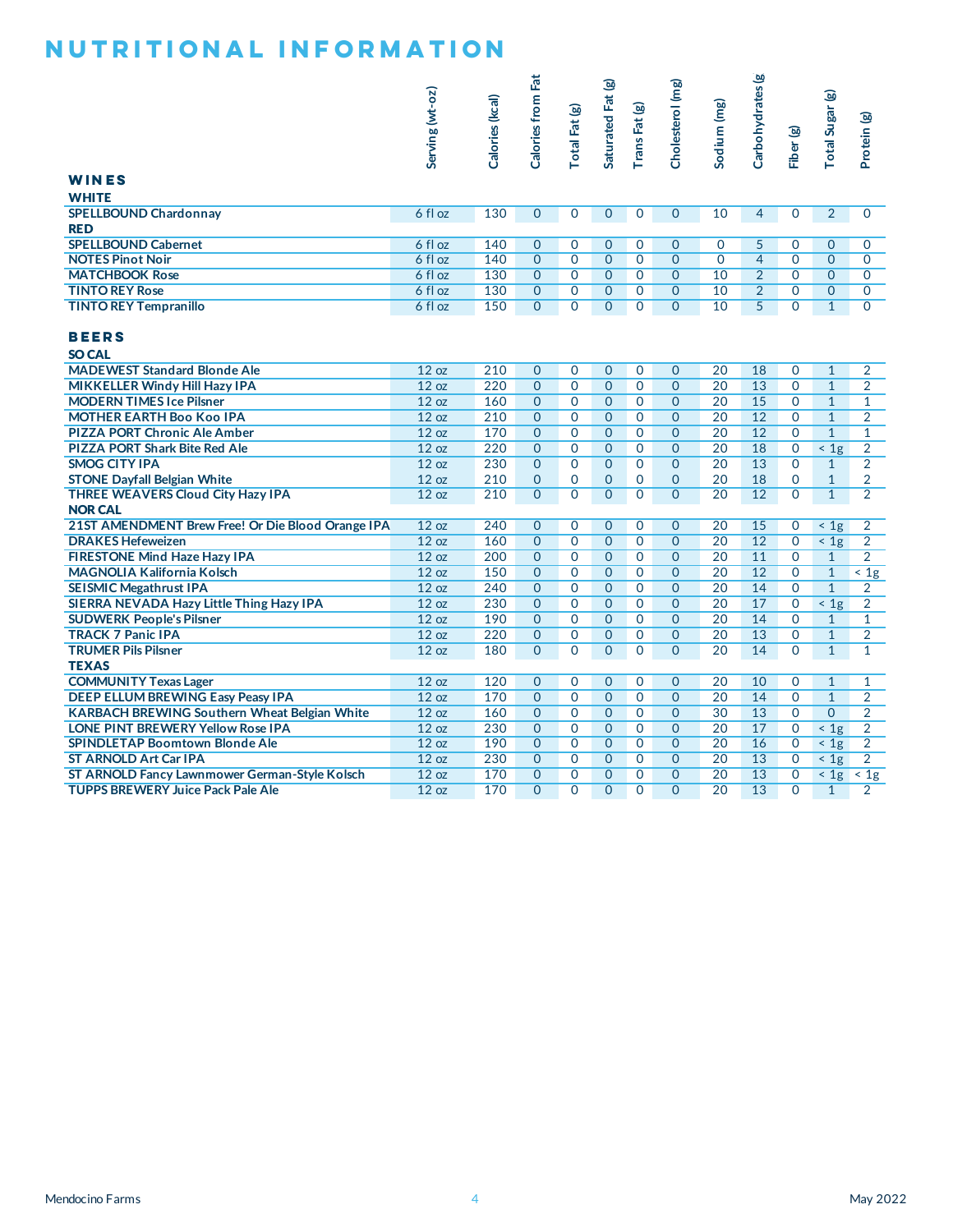### **CATERING**

| <b>SANDWICHES</b>                                                                                                            | $\overline{0}$<br>Serving (wt- | Calories (kcal) | <b>ZE</b><br>from<br>Calories | otal Fat (g)  | ම<br>Saturated Fat | rans Fat (g) | Cholesterol (mg) | Sodium (mg) | ক্ত<br>arbohydrates | Fiber (g) | otal Sugar (g) | ම<br>Protein |
|------------------------------------------------------------------------------------------------------------------------------|--------------------------------|-----------------|-------------------------------|---------------|--------------------|--------------|------------------|-------------|---------------------|-----------|----------------|--------------|
| <b>The Farm Club</b>                                                                                                         | 1/2 sandwich                   | 380             | 160                           | 17            | 4                  | $\Omega$     | 50               | 810         | 34                  | 3         | 4              | 20           |
| Chimichurri Steak & Bacon                                                                                                    | $1/2$ sandwich                 | 470             | 240                           | 27            | 5                  | $\Omega$     | 55               | 1010        | 38                  | 2         | 9              | 19           |
| <b>Chicken Pesto Caprese</b>                                                                                                 | 1/2 sandwich                   | 430             | 230                           | 24            | 5                  | $\Omega$     | 45               | 580         | 28                  | 2         | 3              | 21           |
| <b>Mario's Caprese</b>                                                                                                       | $1/2$ sandwich                 | 500             | 310                           | 32            | 9                  | 0            | 40               | 390         | 28                  | 2         | 3              | 19           |
| <b>Prosciutto &amp; Chicken</b>                                                                                              | 1/2 sandwich                   | 410             | 200                           | 21            | 5                  | $\Omega$     | 45               | 700         | 31                  | 3         | 4              | 22           |
| Vegan Banh Mi                                                                                                                | 1/2 sandwich                   | 320             | 130                           | 14            | 1.5                | $\Omega$     | $\Omega$         | 790         | 39                  | 2         | 9              | 11           |
| "Not So Fried" Chicken                                                                                                       | 1/2 sandwich                   | 450             | 220                           | 24            | 3                  | $\Omega$     | 45               | 670         | 39                  | 3         | 5              | 17           |
| <b>BOXED SALADS</b> (nutrition info does not include chips, cookie, or deli side)                                            |                                |                 |                               |               |                    |              |                  |             |                     |           |                |              |
| Avocado & Quinoa Superfood Ensalada                                                                                          | 8.2 oz                         | 210             | 100                           | 11            | 3                  | $\Omega$     | 10               | 290         | 23                  | 8         | 3              | 10           |
| <b>Chipotle Vinaigrette</b>                                                                                                  | $1.75$ fl oz                   | 250             | 230                           | 25            | $\overline{2}$     | $\mathbf 0$  | $\Omega$         | 450         | 5                   | $\Omega$  | 4              | $\Omega$     |
| Mama Chen's Chinese Chicken Salad                                                                                            | 5.9 oz                         | 230             | 110                           | 12            | 1.5                | $\Omega$     | 30               | 330         | 18                  | 3         | 3              | 16           |
| <b>Miso Mustard Sesame Dressing</b>                                                                                          | 2 fl oz                        | 230             | 160                           | 18            | 1.5                | $\Omega$     | $\Omega$         | 330         | 15                  | $\Omega$  | 12             |              |
| — <u>1920 - 1920 - 1920 - 1920 - 1920 - 1920 - 1920 - 1920 - 1920 - 1920 - 1920 - 1920 - 1920 - 1920 - 1920 - 19</u><br>$-1$ | $ \sim$                        | 0.00            | $4 - 0$                       | $\rightarrow$ | $\sim$ $\sim$      | $\sim$       | $\sim$           | $\sim$      | $\sim$              | $\sim$    |                | $\sim$       |

| Mama Chen's Chinese Chicken Salad | 5.9 oz           | 230 | 110 | 12 | 1.5 |          | 30       | 330 | 18 |            |    | 16 |
|-----------------------------------|------------------|-----|-----|----|-----|----------|----------|-----|----|------------|----|----|
| Miso Mustard Sesame Dressing      | 2 fl oz          | 230 | 160 | 18 | 1.5 |          | $\Omega$ | 330 | 15 |            | 12 |    |
| The Vegetarian Chinese Salad      | 5.9 oz           | 280 | 150 |    | 2.5 |          | 0        | 190 | 23 |            |    | 13 |
| Miso Mustard Sesame Dressing      | 2 fl oz          | 230 | 160 | 18 | 1.5 |          | $\Omega$ | 330 | 15 |            | 12 |    |
| The Modern Caesar 2.0             | 7.3 oz           | 190 | 90  | 10 |     |          | 35       | 410 | 10 |            |    | 16 |
| <b>Classic Caesar Dressing</b>    | $1.75$ fl oz     | 300 | 270 | 30 | 3.5 | $\Omega$ | 95       | 370 | 4  |            |    |    |
| <b>Field Greens Salad</b>         | $4.6 \text{ oz}$ | 35  |     |    |     |          |          | 10  |    |            |    |    |
| <b>Farmhouse Vinaigrette</b>      | $1.75$ fl oz     | 210 | 180 | 21 | 1.5 |          | $\Omega$ | 110 |    | $\leq 1$ g |    |    |
|                                   |                  |     |     |    |     |          |          |     |    |            |    |    |

#### **BOXED sandwiches**

**see 1/2 sandwiches above**

#### **Specialty Leafy Salads** (small serves 8-10, medium serves 15-20)

| $\blacksquare$                       |                   |      |      |                |                |                |          |      |                |                |                |                 |
|--------------------------------------|-------------------|------|------|----------------|----------------|----------------|----------|------|----------------|----------------|----------------|-----------------|
| Spring & Summer Farmers Market Salad |                   |      |      |                |                |                |          |      |                |                |                |                 |
| <b>Small</b>                         | 15.1 oz           | 400  | 230  | 23             | 2.5            | $\mathbf{0}$   | $\Omega$ | 260  | 41             | 14             | 12             | 14              |
| Large                                | 26.2 oz           | 760  | 440  | 46             | 4.5            | $\mathbf{0}$   | $\Omega$ | 460  | 73             | 26             | 22             | 26              |
| Farmhouse Vinaigrette - 1 oz         | 1.0 <sub>oz</sub> | 140  | 120  | 14             | $\mathbf{1}$   | $\Omega$       | $\Omega$ | 160  | 4              | $\Omega$       | 4              | $\Omega$        |
| Fall & Winter Farmers Market Salad   |                   |      |      |                |                |                |          |      |                |                |                |                 |
| <b>Small</b>                         | 16.5 oz           | 650  | 320  | 35             | 11             | $\Omega$       | 50       | 600  | 75             | 16             | 56             | 21              |
| Large                                | 28.0 oz           | 1130 | 580  | 63             | 17             | $\mathbf{0}$   | 75       | 930  | 125            | 27             | 92             | 36              |
| Farmhouse Vinaigrette - 1oz          | 1.0 <sub>oz</sub> | 140  | 120  | 14             | $\mathbf{1}$   | $\Omega$       | $\Omega$ | 160  | $\overline{4}$ | $\Omega$       | $\overline{4}$ | $\mathbf{0}$    |
| Avocado & Quinoa Superfood Ensalada  |                   |      |      |                |                |                |          |      |                |                |                |                 |
| <b>Small</b>                         | 34.2 oz           | 1010 | 560  | 58             | 16             | $\mathbf{0}$   | 50       | 1440 | 95             | 34             | 12             | 46              |
| Large                                | 65.9 oz           | 1790 | 930  | 97             | 26             | $\mathbf{0}$   | 80       | 2430 | 183            | 64             | 24             | 82              |
| Chipotle Vin - 1oz                   | 1.0 <sub>oz</sub> | 140  | 130  | 15             | $\mathbf{1}$   | $\mathbf{0}$   | $\Omega$ | 260  | 3              | $\Omega$       | $\overline{2}$ | $\Omega$        |
| Pink Lady Beets & Goat Cheese Salad  |                   |      |      |                |                |                |          |      |                |                |                |                 |
| <b>Small</b>                         | 23.5 oz           | 1030 | 580  | 63             | 14             | $\mathbf{0}$   | 30       | 1110 | 98             | 18             | 71             | 28              |
| Large                                | $42.5$ oz         | 1910 | 1060 | 115            | 24             | $\mathbf{0}$   | 55       | 1880 | 190            | 34             | 138            | 51              |
| Citrus Vinaigrette - 1oz             | 1.0 <sub>oz</sub> | 110  | 100  | 12             | $\mathbf{1}$   | $\Omega$       | $\Omega$ | 45   | $\overline{2}$ | $\Omega$       | $\mathbf{1}$   | $\Omega$        |
| Mama Chen's Chinese Salad            |                   |      |      |                |                |                |          |      |                |                |                |                 |
| <b>Small</b>                         | 19.5 oz           | 590  | 310  | 35             | $\overline{2}$ | $\Omega$       | $\Omega$ | 340  | 59             | 16             | 13             | 25              |
| Large                                | 33.7 oz           | 1060 | 560  | 62             | 3              | $\Omega$       | $\Omega$ | 640  | 108            | 27             | 22             | 44              |
| Miso Mustard Sesame - 1oz            | 1.0 <sub>oz</sub> | 110  | 80   | 9              | $\mathbf{1}$   | $\overline{0}$ | $\Omega$ | 170  | 8              | $\mathbf 0$    | 6              | $\leq 1g$       |
| <b>The Modern Caesar</b>             |                   |      |      |                |                |                |          |      |                |                |                |                 |
| <b>Small</b>                         | 25.2 oz           | 650  | 430  | 45             | 10             | $\mathbf{0}$   | 25       | 640  | 49             | 24             | 10             | 26              |
| Large                                | 47.0 oz           | 1210 | 780  | 81             | 19             | $\mathbf{0}$   | 50       | 1340 | 92             | 43             | 19             | 51              |
| <b>Classic Caesar Dressing - 1oz</b> | 1.0 <sub>oz</sub> | 170  | 150  | 17             | $\overline{2}$ | $\Omega$       | 55       | 210  | $\mathcal{P}$  | $\Omega$       | $\mathbf{1}$   | $\overline{2}$  |
| <b>Field Greens Salad</b>            |                   |      |      |                |                |                |          |      |                |                |                |                 |
| <b>Small</b>                         | $16.0$ oz         | 110  | 10   | $\mathbf{1}$   | $\mathbf{0}$   | $\overline{0}$ | $\Omega$ | 20   | 25             | $\overline{7}$ | 16             | 4               |
| Large                                | $30.0$ oz         | 220  | 20   | $\overline{2}$ | $\mathbf{O}$   | $\mathbf{0}$   | $\Omega$ | 40   | 52             | 14             | 33             | 8               |
| Farmhouse Vinaigrette - 1oz          | 1.0 <sub>oz</sub> | 140  | 120  | 14             | $\mathbf{1}$   | $\overline{0}$ | $\Omega$ | 160  | 4              | $\Omega$       | $\overline{4}$ | $\Omega$        |
|                                      |                   |      |      |                |                |                |          |      |                |                |                |                 |
| <b>ADD CHICKEN FOR SALADS</b>        |                   |      |      |                |                |                |          |      |                |                |                |                 |
| Small (serves 8-10)                  | 5.0 <sub>oz</sub> | 150  | 30   | 3.5            | $\mathbf{O}$   | $\mathbf{0}$   | 85       | 710  | $\mathbf{O}$   | $\mathbf 0$    | $\mathbf{O}$   | 29              |
| Large (serve 15-20)                  | $10.0$ oz         | 300  | 60   | $\overline{7}$ | $\Omega$       | $\Omega$       | 170      | 1420 | $\Omega$       | $\Omega$       | $\Omega$       | $\overline{57}$ |